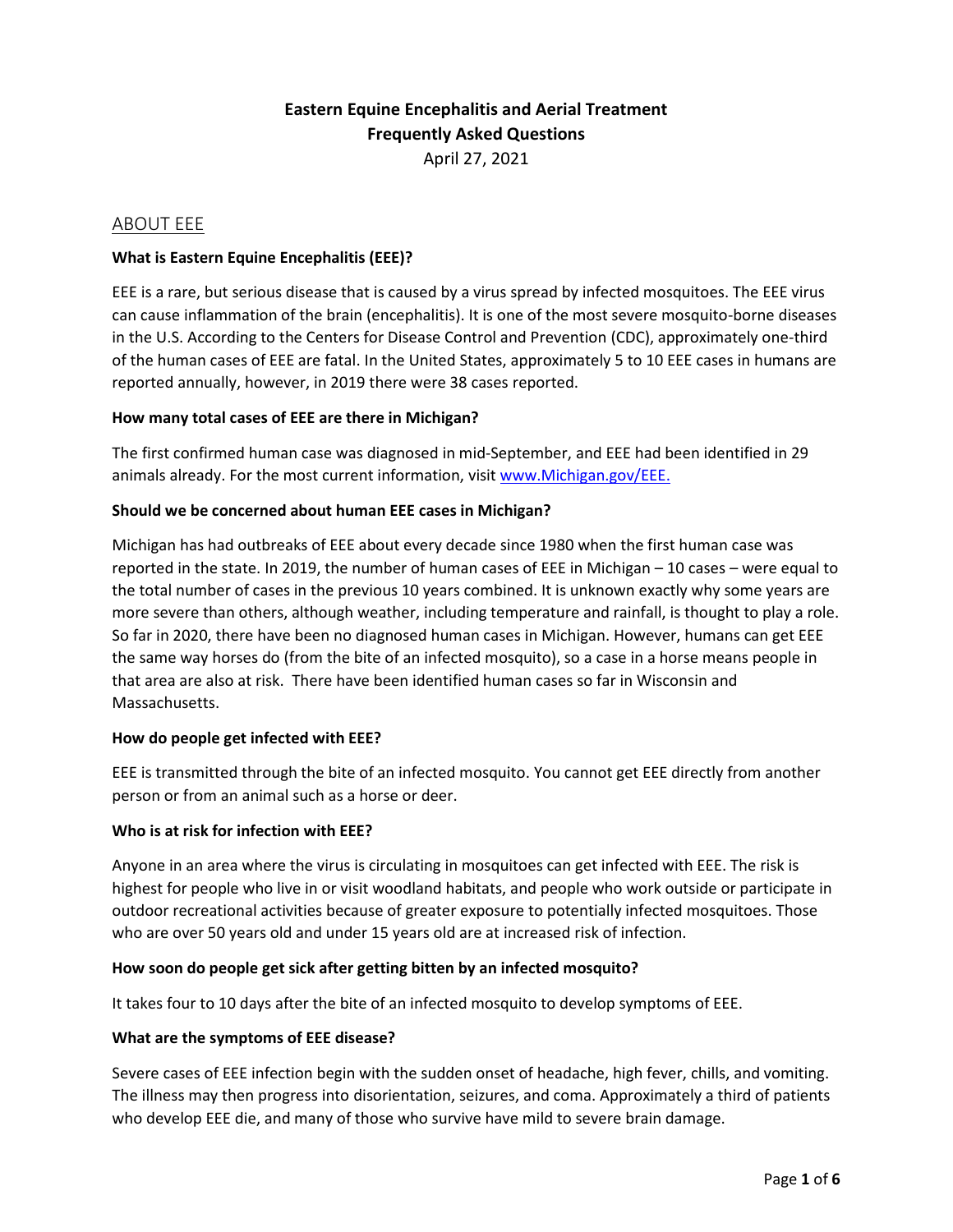### **How do I get tested for EEE?**

People who have been bitten by mosquitoes can monitor their health and talk with their healthcare provider if they develop symptoms such as fever, malaise, headache, and confusion. Testing for EEE is not indicated in a person who is not showing signs suggestive of being infected with the virus.

### **How is EEE diagnosed?**

Diagnosis is based on tests of blood or spinal fluid. These tests typically look for antibodies that the body makes against the viral infection.

### **What is the treatment for EEE?**

There is no specific treatment for EEE. Antibiotics are not effective against viruses, and no effective antiviral drugs have been discovered. Severe illnesses are treated by supportive therapy, which may include hospitalization, respiratory support, IV fluids and prevention of other infections.

#### **How can people reduce the chance of getting infected with EEE?**

- Avoid being outdoors between dusk and dawn when mosquitoes carrying EEE virus are most active.
- Apply insect repellents containing the active ingredient DEET, or other U.S. Environmental Protection Agency-registered product to exposed skin or clothing. Always follow the manufacturer's directions for use.
- Wear long-sleeved shirts and long pants when outdoors. Apply insect repellent to clothing to help prevent bites.
- Maintain window and door screening to help keep mosquitoes outside.
- Empty water from mosquito breeding sites around the home, such as buckets, unused kiddie pools, old tires, or similar sites where mosquitoes may lay eggs.
- Use nets and/or fans over outdoor eating areas.

### **Can I get sick from eating deer meat if it is infected with EEE?**

If an animal appears ill, you should not consume the meat from that animal, as there are other illnesses that can be transmitted. To kill potential pathogens, wild game should always be thoroughly cooked to an internal temperature of 165 degrees F, measured with a meat thermometer.

#### **Can my pet get EEE?**

EEE is rare in dogs and cats, however, when cases have been identified in dogs, they're typically less than six months old. Horses are very susceptible to EEE and approximately 90 percent of horses that show signs of EEE die from the disease. A vaccine is available for horses and is strongly encouraged.

### **How do I protect my pets from EEE?**

Keep pets indoors as much as possible between dusk and dawn when mosquitoes are most active. Mosquito repellents labeled for use on people should not be used on pets. There are some topical products that can be applied to dogs to protect them from mosquitoes; concerned pet owners should work with their veterinarian.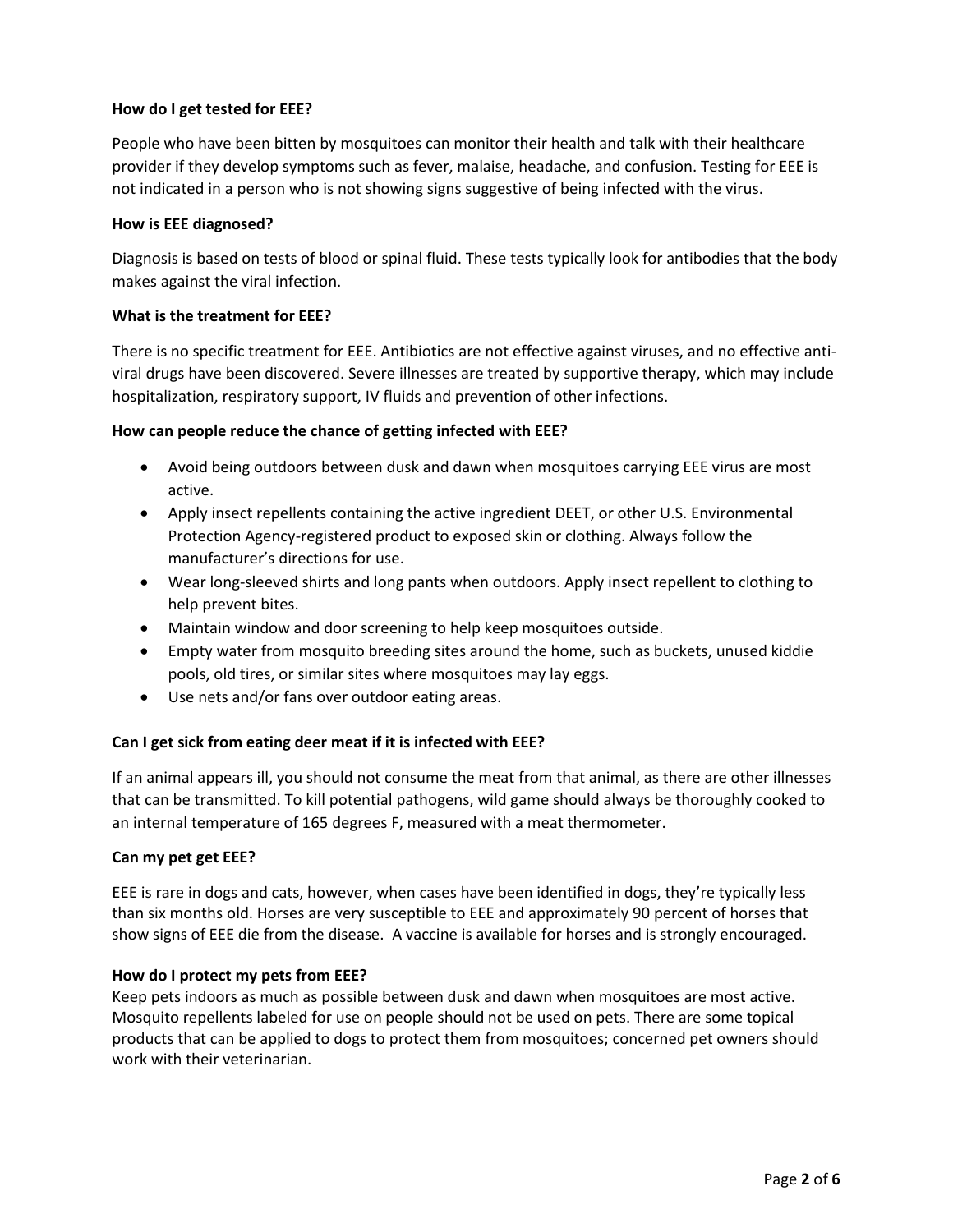### ABOUT AERIAL MOSQUITO TREATMENT IN MICHIGAN

### **What is the purpose of aerial mosquito treatment?**

Aerial treatment can quickly reduce the number of mosquitoes in a large geographical area, which in turn can reduce the risk of exposure to the EEE virus. This is even more important this year as Michiganders are spending more time participating in outside activities during the pandemic. When conducted according to strict regulations, aerial treatment is safe for people, animals, and the environment, and has been successfully used in the United States for decades to reduce mosquito populations. In 2019, more than 557,000 acres in 14 counties had aerial treatment to help combat EEE.

#### **How will the aerial treatment occur?**

Mosquito control professionals will apply approved insecticides as an ultra-low volume (ULV) spray from a twin-engine plane that flies at approximately 300 feet above the ground. The ULV sprayers dispense very fine aerosol droplets. The droplets, which are smaller than the head of a pin, drift through the air to kill adult mosquitoes on contact.

#### **Where and when will the aerial treatment take place?**

Aerial treatment will take place in areas where there has been a case of EEE in humans and/or animals this year. On the day of the treatment, the application will begin after dusk, at approximately 8 p.m., and will continue through the night or until weather conditions are no longer favorable for application. Mosquito control is weather-dependent. Wind speeds, temperature, and precipitation on the ground and in the air may affect the treatment schedule. For up-to-date application area information, visit [www.michigan.gov/EEE](http://www.michigan.gov/EEE)

### **What will the treatment look like to me as a resident if I am outside when it occurs?**

Residents will likely not even notice the treatment when it occurs. A twin-engine plane flying at about 300 feet above ground will apply a very small amount of product, approximately 1-2 tablespoons per acre (about the size of a football field). You may not even see or hear the plane or feel anything in the air when it's being applied.

### **I saw a plane flying during the day, aren't they treating at night?**

Yes, the treatment begins after dusk and into the night, weather permitting. During the day, planes conduct surveillance of the areas they anticipate treating that evening. No insecticide is applied during daytime surveillance flights.

### **What insecticide is being used?**

The product being used is called Merus 3.0. It is an EPA-registered, botanical adult mosquito insecticide containing 5 percent pyrethrins which are naturally found in chrysanthemum flowers. Pyrethrins are commonly used to control mosquitoes, fleas, flies, moths, ants and many other pests, and have been registered for use in insecticides since the 1950s. Merus 3.0 is Organic Materials Review Institute (OMRI) listed and can be used around organic crops and gardens. Organic farms that are treated with Merus can still sell their products as "USDA Certified Organic". The application rate of pyrethrins for mosquito control is much lower than is commonly used in organic agriculture. In addition, Merus 3.0 is formulated to kill mosquitos on the wing, not leaving any residual product on plant foliage. This is the same product that was used successfully in areas of Michigan to reduce EEE risk in 2019.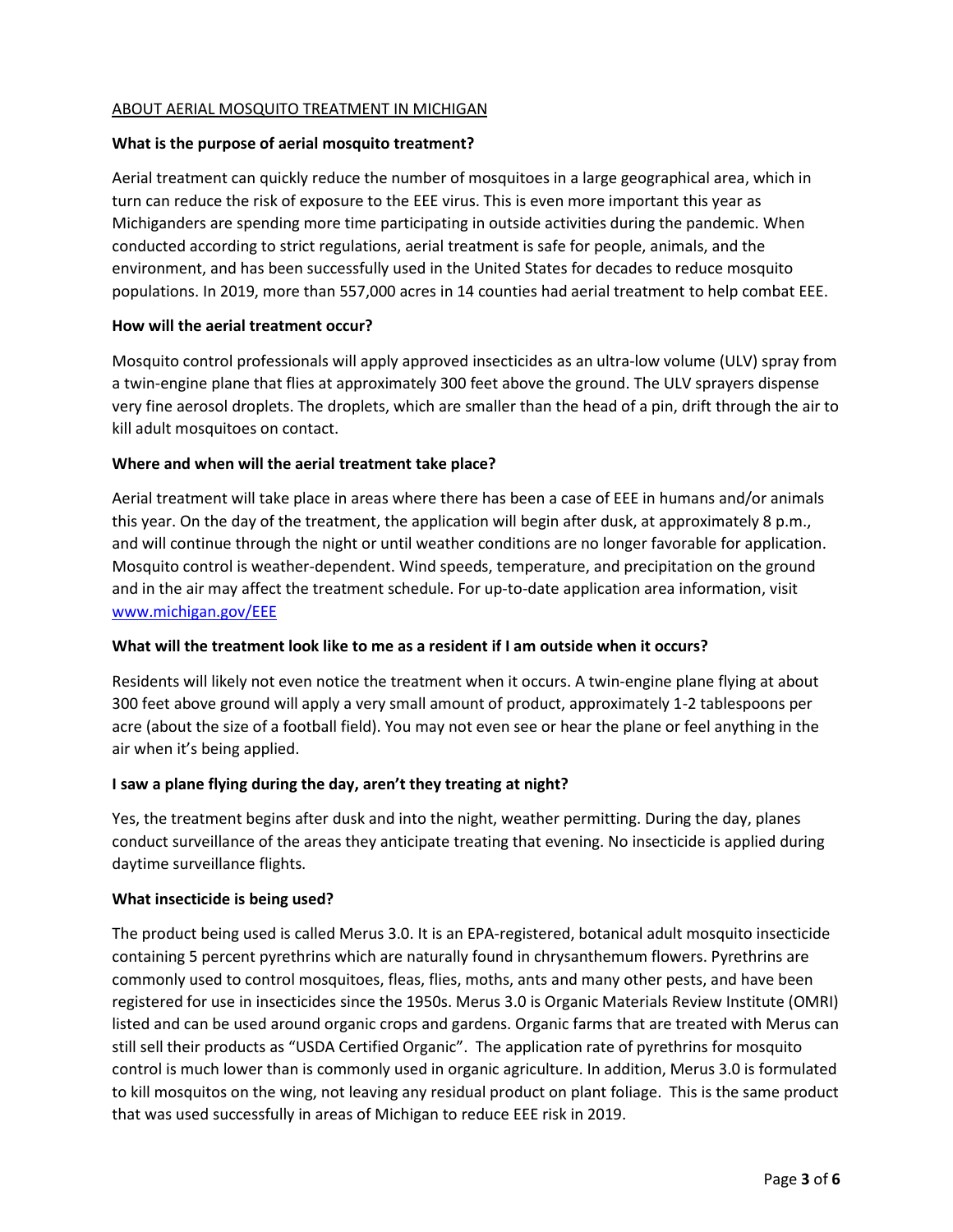# OMRI certificate: <https://www.omri.org/mfg/cmc/certificate/10513>

#### **Will Merus 3.0 cause any adverse health effects in people?**

Merus 3.0 is registered with the EPA and is labeled for public health use over residential areas. In general, no short-term or long-term risks to human health are expected during or after treatment. Monitoring of emergency rooms and poison control centers after aerial treatment in 2019 found no reported human illness associated with the treatment.

#### **Should I avoid exposure to the treatment chemicals?**

In general, no special actions are necessary before, during, or after treatment. If you are concerned or have known sensitivities to insecticides, some steps everyone can take to reduce exposure are to:

- Remain inside during the hours treatment will occur (approximately 8 p.m. to the next morning).
- Close windows and doors. Turn off air conditioners and window fans that bring outdoor air inside.
- Bring outdoor items (laundry, outdoor furniture, and children toys) inside or cover them if possible.
- Keep pets indoors and cover swimming pools and fishponds, if possible.

### **Can residents opt out of the aerial treatment?**

No. In order to prevent additional human and animal illnesses and deaths, it is necessary to begin mosquito abatement as quickly as possible. Normally a community mosquito control program takes weeks to provide notification to residents and landowners in an impacted area, and additional time to establish a framework for individualized participation. Additionally, opt-out requests mean that areas that require treatment to reduce the burden of EEE are excluded when, because EEE is an especially deadly disease, it is necessary to treat all affected land based on the best evidence available. Due to the serious nature of the disease and the risk to human health, the Michigan Department of Agriculture and Rural Development, in consultation with MDHHS, found it necessary and appropriate to temporarily amend the rule on notification and participation for community pesticide applications for mosquito control.

# **What if I was outside when the treatment occurred, and I have concerns about exposure to the product?**

In general, no health effects are expected from being outside during or after the treatment occurs. Some actions to take if you are concerned include:

- Wash your skin and/or clothes with water and detergent soap.
- Rinse your eyes with water.
- Consult your health care provider if you are concerned about your health.

### **How long do these chemicals last in the environment?**

Merus 3.0 will break down over time, ranging from hours in the air to days in the soil. No special action needs to be taken the morning after treatment; however, if you are concerned about contact with leftover pesticide residue, you could rinse home-grown vegetables and fruits before cooking or eating.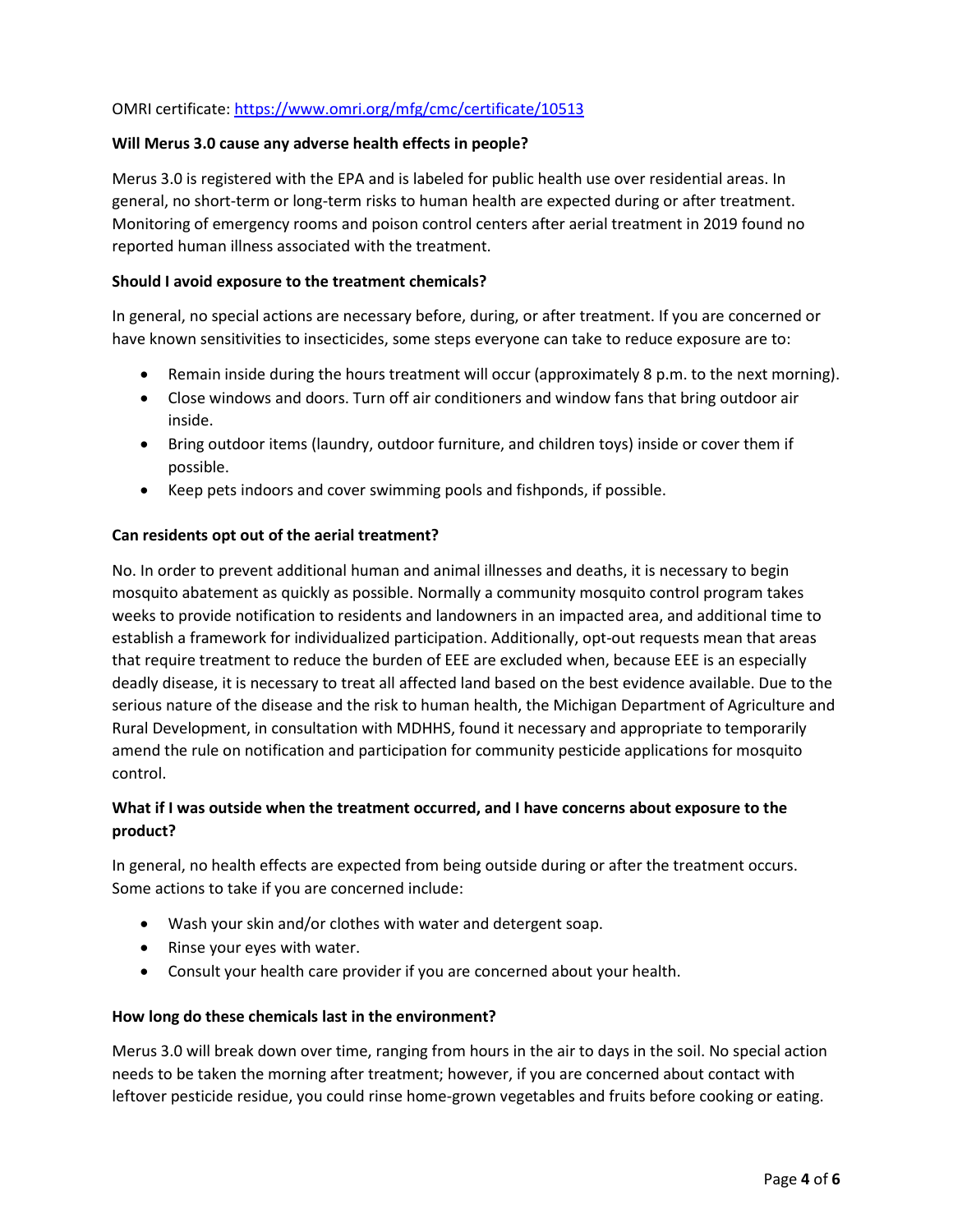### **Will the treatment contaminate my drinking water source?**

Merus 3.0 binds strongly to soil, so chances are low that it could get into the groundwater. Drinking water reservoirs will be excluded from the treatment areas. Merus 3.0 breaks down quickly in surface water. Because of these factors, Merus 3.0 is not expected in your drinking water.

**What is being done about reports that certain mosquito-control products could contain PFAS?** The US [EPA discovered PFAS in a certain type of container](https://gcc02.safelinks.protection.outlook.com/?url=https%3A%2F%2Fwww.epa.gov%2Fnewsreleases%2Fepa-takes-action-investigate-pfas-contamination&data=04%7C01%7CSutfinL1%40michigan.gov%7C7489fe9da7a74f5dcd7b08d90993a50f%7Cd5fb7087377742ad966a892ef47225d1%7C0%7C0%7C637551351992794612%7CUnknown%7CTWFpbGZsb3d8eyJWIjoiMC4wLjAwMDAiLCJQIjoiV2luMzIiLCJBTiI6Ik1haWwiLCJXVCI6Mn0%3D%7C1000&sdata=9qTYCHyvMjIgh2g%2FQi1wFRGumwNUwjK7JIVLzDXzGes%3D&reserved=0) used to store and transport one brand of [pesticide.](https://gcc02.safelinks.protection.outlook.com/?url=https%3A%2F%2Fwww.epa.gov%2Fnewsreleases%2Fepa-takes-action-investigate-pfas-contamination&data=04%7C01%7CSutfinL1%40michigan.gov%7C7489fe9da7a74f5dcd7b08d90993a50f%7Cd5fb7087377742ad966a892ef47225d1%7C0%7C0%7C637551351992794612%7CUnknown%7CTWFpbGZsb3d8eyJWIjoiMC4wLjAwMDAiLCJQIjoiV2luMzIiLCJBTiI6Ik1haWwiLCJXVCI6Mn0%3D%7C1000&sdata=9qTYCHyvMjIgh2g%2FQi1wFRGumwNUwjK7JIVLzDXzGes%3D&reserved=0) The Michigan PFAS Action Response Team (MPART) is closely monitoring the EPA's investigation into PFAS-coated high density polyethylene (HDPE) plastic containers that may be leaching PFAS into the mosquito-control product Anvil 10+10 and assessing any potential state implications.

In addition to following the EPA's investigation, MPART is reviewing records for information about the use of fluorinated chemistry in the production and use of coated containers used by the agriculture and pesticide industries. MPART will also work with the Michigan pesticide manufacturers and material management industry to evaluate the disposal or recycling of any empty containers identified.

### **What if I think that I am experiencing an adverse reaction to insecticide treatment?**

If you believe you may be experiencing any health effects from insecticides, call your health care provider or the Michigan Poison Control Center 800-222-1222. If symptoms are severe, call 911 for assistance.

# **What should I do if I am concerned about my pet or farm animals being outside during or after the treatment?**

In general, no health effects to pets or farm animals are expected from being outside when the treatment occurs. If you are concerned, some ways to reduce exposure are to keep pets and farm animals indoors and shut barn windows to meet minimum ventilation requirements during the hours treatment will occur. Pet and livestock owners should always work their veterinarian regarding the overall health and wellness of their animals.

### **Can Merus 3.0 harm my bees?**

Like most insecticides, Merus 3.0 could be harmful to bees if they come in direct contact. The insecticide application will occur later in the evening after dusk when bees are expected to be in their hives. The amount of chemical being applied is low and breaks down quickly; the application is not expected to have an impact on bees. Concerned beekeepers can reduce exposure to their bees by covering the hive with wet burlap. There were no reported adverse effects to bees in Michigan after aerial treatment in 2019.

### **What about the next day when my bees are active again?**

Any insecticide residue on foliage from treatment the night before should be dry by the next morning. Dry residue is not toxic to pollinators, including bees.